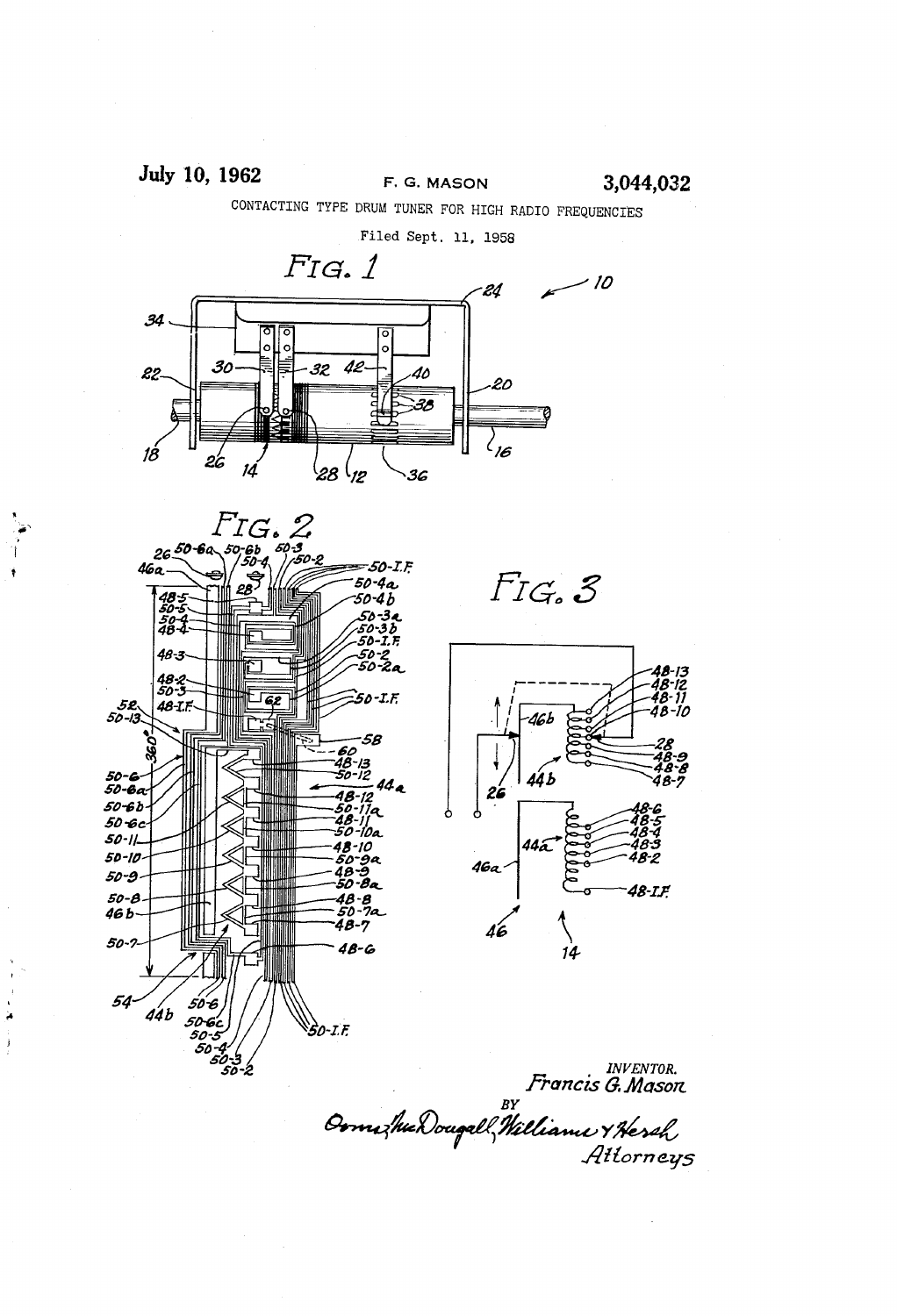# United States Patent Office 3,044,032

 $\kappa$ 

## 3,044,032<br>Patented July 10, 1962

1

#### 3,044,032, CONTACTING TYPE DRUM TUNER FOR HIGH RADIO FREQUENCIES Francis G. Mason, Weston, Conn, assignor to Aladdin

Industries, Incorporated, Nashville, Tenn., a corpora-<br>tion of Illinois

Filed Sept. 11, 1958, Ser. No. 758,376 8 Claims. (Cl. 336—142)

I'ms invention relates to radio frequency tuners, par- 10 ticularly tuners of the type adapted to be employed in television receivers or other high frequency radio equipment.

One object of the present invention is to provide a new and improved tuner in which the tuning element 15 takes the form of a coil, printed or otherwise mounted' on an insulating drum, and formed with integral taps or electrodes adapted to be engaged by a plurality of contacts.

A further object is to provide a new and improved tuner of the foregoing character which is efficient yet extremely compact, whereby several tuners may be ganged together and mounted in a small space.

It is another object of the present invention to pro vide a new and improved tuner comprising a coil which 25 is printed on the outside of an insulating drum and is formed with integral taps, the coil being ingeniously arranged so as to minimize the need for crossovers or jumpers, whereby the coil may be produced very readily and economically by circuit printing techniques. 30

Further objects and advantages of the present inven tion will appear from the following description, taken with the accompanying drawings in which:

FIG. 1 is a plan view of a tuner to be described as an alternating embodiment of the present invention.

FIG. 2 is a developed view of the coil employed in the tuner of FIG. 1.

FIG. 3 is a schematic circuit diagram of the tuner.

It will be observed from FIG. 1 that the illustrated tuner 10 comprises an insulating cylinder or drum 12 with a coil 14 mounted thereon. It is preferred to form the coil on the drum by circuit printing techniques which are well known and need not be described herein. How ever, any suitable method may be employed in pro ducing the coil 14. 45

The drum 12 is provided with end shafts 16 and 18 at the opposite ends thereof. It will be seen that the shafts 16 and 18 are rotatably supported by suitable bear ing members 20 and 22 mounted on a frame or chassis 24.

Circuit connections are made to the coil 14 by means of two contacts or electrodes 26 and 28, which are in energy exchange relation to the coil. As shown, the contacts are mounted on the outer ends of leaf springs 30 and 32. It will be apparent that the springs 30 and 32 press the illustrated electrodes 26 and 28 into con tacting engagement with portions of the coil 14, although the electrodes might be capacitively related to the coil. The contact springs 30 and 32 may be mounted on an insulating support 34, suitably secured to the chassis 24. 50

In order that the drum 12, may be indexed to definite positions or channel settings, the drum is provided with a detent wheel 36, comprising a series of angularly spaced detent notches 38. The detent wheel may be integral with the drum or may be a separate piece, secured there to. A detent member 40 is adapted to engage each of the notches 38 in turn. In this case, the-detent member 40 is formed or mounted on the outer end of a leaf spring 42, which presses the detent member against the detent wheel 36. It will be understood that any suitable detent arrangement may be employed.

From FIG. 3, it will be apparent that the coil 14 comprises two portions  $44a$  and  $44b$ . While the tuner may 2

be arranged to cover any suitable frequency range, the illustrated tuner is especially well adapted to cover the very high frequency (V.H.F.) television band, extend ing between 54 and 216 megacycles. Those skilled in the art will be familiar with the fact that this commercial band is divided into a lower portion, comprising televi sion channels 2-6, and an upper portion comprising channels 7-13. In this case, the coil portions  $44a$  and  $44b$ cover the lower and upper portions of the band respec tively.

It will be seen that the contact 26 engages a conductive ring 46, which is divided into two portions or seg ments 46a and 46b, corresponding to the coil portions  $44a$  and  $44b$ . One end of the coil portion  $44a$  is connected to the ring segment 46a. Similarly, one end of the coil portion  $44b$  is connected to the ring segment  $46b$ .

20 The other contact 28 is adapted to engage a series of taps or electrodes  $48$  connected to the coil  $14$ . It is preferred to form the taps 48 integrally with the coil. One tap is provided for each of the television channels 2-13. For convenience, these taps are designated  $48-2$  through  $48-13$ . In addition, the coil portion  $44a$  is provided with a tap 48-I.F. whereby the tuner may be tuned to the intermediate frequency of the superheterodyne television receiver with which the tuner is adapted to be employed. With this arrangement, the various stages of the tuner circuit may be converted to extra intermediate frequency amplifiers for amplifying the output of an ultra high frequency converter. Those skilled in the art will be familiar with this scheme. Actually, the tap 48-I.F. is connected to the end of the coil 44a remote from the contact ring 46a.

<sup>35</sup> be seen that the coil 14 is ingeniously arranged to mini-40 The details of the coil 14 are shown to best advantage in FIG. 2, which is a developed view of the coil. It will mize need for cross-overs or jumpers. The coil com prises ribbons or strips of a suitable metal such as copper, for example. The length, width and shape of the rib bons are proportioned to provide suitable inductances for the various television channels and the intermediate fre quency. It will be understood that the coil 14 is resonated<br>by its own inherent distributed capacitance, and the capacitance of the circuit connected to the coil.

It will be apparent that the electrode or tap 48-13 is opposite one end of the conductive ring 46b. To provide suitable inductance for channel 13, a ribbon conductor  $50-13$  is simply arranged to extend between the tap 48-13 and the adjacent end of the conductive ring 46b.

Additional inductance for channel 12 is provided by a ribbon 50-12 extending between the taps 48-12 and 48-13. It will be seen that the ribbon 50-12 is roughly L-shaped or in the shape of an open arrowhead.<br>Additional inductances for channels 11, 10, 9, 8, and 7

are provided by additional L-shaped ribbon conductors 55 50–11, 50–10, 50–9, 50–8 and 50–7, extending successively between the taps  $48-11$ ,  $48-10$ ,  $48-9$ ,  $48-8$  and 48-7. The incremental inductances between the suc cessive taps 48-7 through 48-12 is reduced by providing additional ribbons  $50-7a$  through  $50-11a$ , connected in parallel with the ribbons  $50-7$  through  $50-11$ , and extending directly between the successive taps 48-7 through 48-12. It will be understood that the ribbon conductors 50-7 through 50-13 and 50-7a through  $50-11a$  constitute the coil 44b. All of these ribbons, plus the ring por 65

70 tors are positioned in the space between the ring portion tion 46b and the taps 48-7 through 48-13, are prefer ably formed in one piece by circuit printing techniques. It will be seen that the taps are arranged in a row par allel to the ring portion 46b, and that the ribbon conduc and the taps.

To cover the low portion of the V.H.F. television band,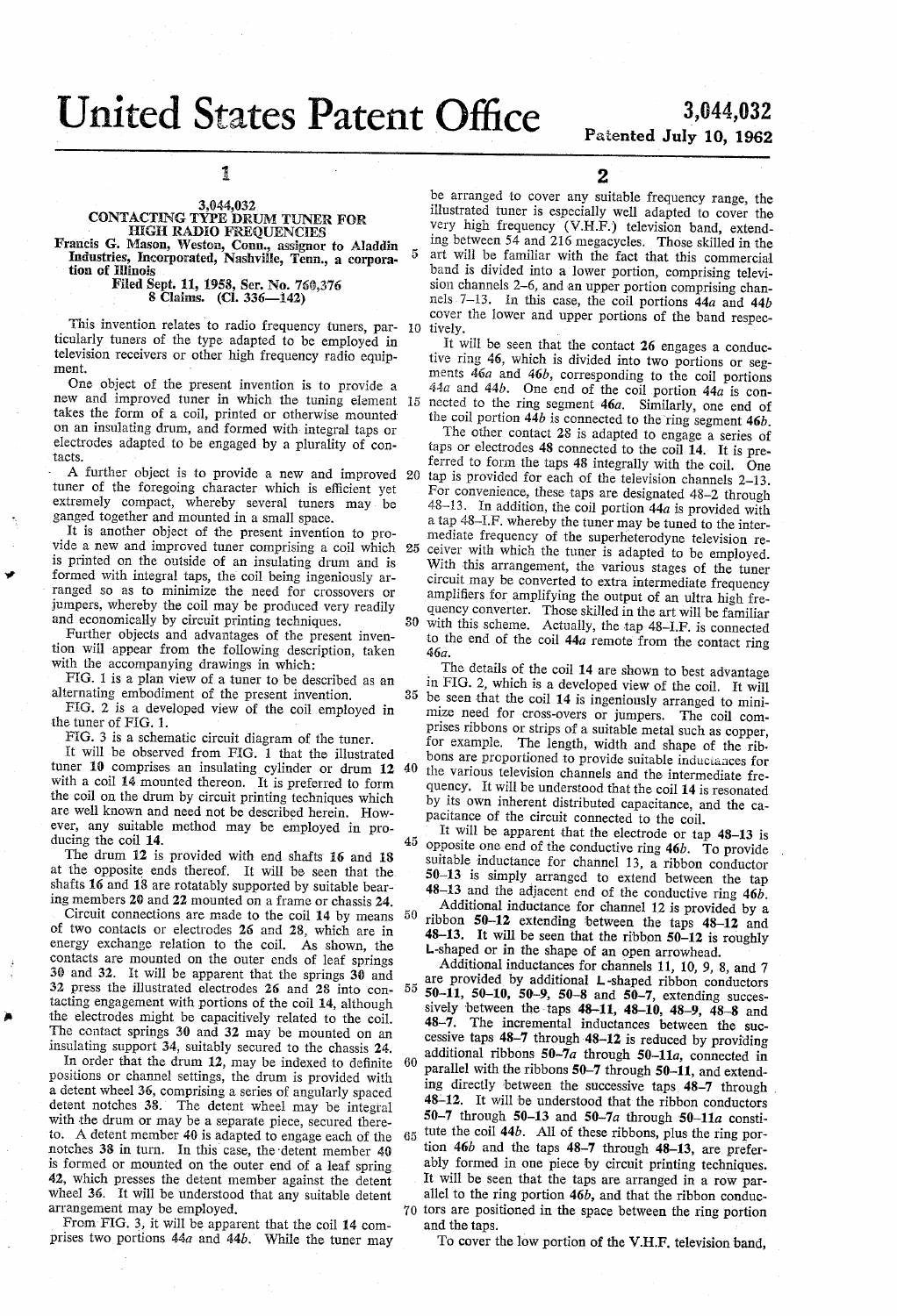5

the coil 44a, should have considerable inductance. Thus, the coil 44a is more complex than the coil 44b.

To provide inductance for channel 6, a coil element 50-6 is arranged to extend between the ring portion 46a and the tap or electrode 48-6. Actually, the ribbon con ductor 50-6 extends around the drum 12 for two com plete turns  $50-6a$  and  $50-6b$ , plus a third partial turn 50-60.

From FIG. 2, it will be apparent that gaps 52 and 54 are formed between the ends of the ring portions  $46a$ and 46b. The turns 50–6b and 50–6c extend along the right hand side of the ring portion 46a, and then jog to the left through the gap 52 to extend along the left hand side of the ring portion  $46b$ . All three turns  $50-6a$ , 50-6b and 50-60 jag to the right through the gap 54. The tap 48-6 is disposed opposite the end of the ring portion  $46a$  adjacent the gap 54. Thus, the turn  $50-6c$  runs into the tap  $48-6$  after jogging through the gap 54. To the right of the ring portion  $46a$ , the turn  $50-6b$  is immediately adjacent the ring portion while the turn 50-60 is spaced farther away from the ring portion. To the left of the ring portion  $46-b$ , the turn  $50-6c$  is immediately adjacent the ring portion While the turns 50-6b and 50-6a are disposed successively farther to the left of the ring portion. 10 15

At its beginning, the turn  $50-6a$  jogs to the left and  $\epsilon$  continues parallel to the ring portion  $46b$ . The then continues parallel to the ring portion  $46b$ . jogged or offset arrangement of the turns  $59-6a$ ,  $50-6b$ , and  $50-6c$  avoids any interference between any turns and the coil portion 44b, which is to the right of the ring por tion  $46b$ . At the same time, the jogged arrangement avoids any need for a cross over or a jumper along the coil element 50-6.

Additional inductance for channel 5 is provided by a ribbon conductor 50-5, which extends 'between the elec trodes 48-5 and 48-6. This ribbon conductor 50-5 ex tends for a little less than one turn around the drum 12. It Will be observed that the turn 50-5 extends around the drum 12 in a direction opposite to that of the coil turns 50–6. Thus, as viewed from the left in FIG. 1 or 2, the  $40$ coil turns 50-6 extend clockwise between the ring seg ment  $46a$  and the tap  $48-6$ , while the turn 50-5 extends counterclockwise between the taps 48-6 and 48-5. How ever, the turn 50-5 is spaced to the right of the turns 50-6 so as to minimize cancellation of inductances. 45

For compactness and to avoid any need for cross overs, the turn 50-5 extends from the tap 48-6 parallel to the row of taps 48-6 through 48-13, and immediately to the right of the row. The turn 50-5 then jogs to the left through the gap between the taps 48-13, and 48-I.F., and then extends parallel but to the left of the row of taps 48-LF. through 48-5. At its upper end, as seen in FIG. 2, the turn 50-5 jogs to the right and runs into the tap 48-5. 50

Another turn 50-4 provides additional inductance for 55 channel 4. This turn extends between the taps 48-5 and 48-4. From the tap 48-5, the turn 50-4 jogs to the right and then extends parallel to the right of the row of taps 48-5 through 48-13. It will be seen that the turn 50-4 is spaced to the right of the turn  $50-5$ . The turn  $50-4$  60 also jogs to the left through the gap between the taps 48-13 and 48-I.F., and then extends to the left of the row of taps 48-I.F. through 48-4.

The ribbon  $50-4$  has a portion  $50-4a$  which jogs to the right between the taps 48-4 and 48-5. A spiral coil ele ment 50-4 $b$  then connects the portion 50-4 $a$  to the tap 48-4. It will be seen that the spiral coil 50-4b extends for about  $1\frac{1}{2}$  turns around the tap 48-4. 65

Additional inductance for channel 3 is provided by an other turn 50–3 of the coil 14. In this case, the turn  $70$ 50-3 is connected to the portion 50-4a of the ribbon 50-4. The turn 50-3 extends around the drum 12 par allel and adjacent to the turns 50-4, and then jogs to the left through the gap between the taps 48-13 and 48—I.F. After jogging to the left, the turn 50-3 extends parallel 75 A

to and along the left hand side of the row of taps 48-I.F. through  $48-3$ . The turn  $50-3$  then has a portion  $50-3a$ which jogs to the right between the taps 48-3 and 48-4. A spiral coil 50-3b, extending through approximately one-half turn around the tap 48-3, connects the portion

50-3a to the tap 48-3. Similarly, another turn 50-2 provides additional in ductance for channel 2. The turn  $50-2$  connects with the portion  $50-3a$  at the right hand end thereof, and then exfends around the drum 12 parallel and adjacent to the turn 50-3. In this case, the turn 50-2 passes to the right of the taps 48-LF. and 48-2 and is connected to the tap 48-2, by a spiral coil  $50-2a$ , which extends around the tap 48-2, for about  $1\frac{1}{2}$  turns. A multiple turn coil element 50-I.F. provides additional inductance to tune the tuner to the intermediate frequency. It will be seen that the coil element  $50$ -I.F. connects to the turn  $50$ -2 at the beginning of the spiral coil  $50$ -2*a*. The coil element beginning of the spiral coil  $50-2a$ . 50-I.F. comprises three complete turns and a fourth partial turn. All of the turns 50-I.F. extends to the right of the taps 48-2 through 48-I.F. It will be seen that the end of the coil element 50-I.F. is connected to an elec

trode or terminal 58, which is near the tap 48-I.F., but is to the right thereof, and is separated therefrom by the turn 50-2 and three of the turns 50-I.F. As shown, a jumper 60 is connected between the terminal 58 and a ter minal 62 formed integrally with the tap 48-l.F. The jumper 60 may take the form of a short lead soldered or otherwise connected to the terminals 58 and 62. This is

30 the only jumper required by the illustrated arrangement. 35 When the contact 28 engages the tap 48-I.F., all of the turns 50-I.F., 50-2, 50-3, 50-4, 50-5 and 50-6 are in the circuit between the contacts 26 and 28. When the drum 12 is rotated to bring the tap 48-2 against the con tact  $28$ , the coil element  $50 - I.F.$  is removed from the circuit. Thus, the inductance of the coil portion  $44a$  is reduced so that the tuner will cover channel 2. Similarly, as the drum 12 is rotated to bring the successive taps 48-3 through 48-6 against the contact 28, the successive coil elements 50-2 through 50-5 are removed from the cir cuit.

Further rotation of the drum 12 will bring the tap 48-7 against the contact 28. The contact 26 will then be engaged by the ring segment 46b, rather than the ring segment 46a. All of the inductance elements 50-7, through 50-13 will then be in the circuit between contacts 26 and 28. As the drum 12 is rotated to bring the successive taps 48-7 through 48-13 against the contact 28, the successive inductance elements  $50-7$  through  $50-12$  will be cut out of the circuit. The cycle of operation may be re peated by continuing to turn the drum 12 in the same direction so as to bring the tap 48–I.F. against the contact 28. There is no need to reverse the direction in which the drum is rotated in order to go from channel 13 to channel 2.

It will be apparent that the coil elements 44a and 44b may readily be produced by circuit printing techniques. The lead 60 is the only jumper that needs to be installed to complete the coil. By jogging the various ribbons through the gaps between the taps, and the gaps between the ring segments  $46a$  and  $46b$ , an extremely compact arrangement is produced, requiring only one jumper.

It will be understood that any suitable number of tuners may be operated simultaneously by ganging the tuner shafts together, with gears or other suitable mechanisms. It is also quite feasible to mount two or more of the tuning coils 14 on a single drum. The tuner gives high performance, despite its compactness and low cost.

Various modifications, alternative constructions and equivalents may be employed without departing from the true spirit and scope of the invention as exemplified by the foregoing description and defined in the following claims.

I claim:

1. In a tuner, the combination comprising an electri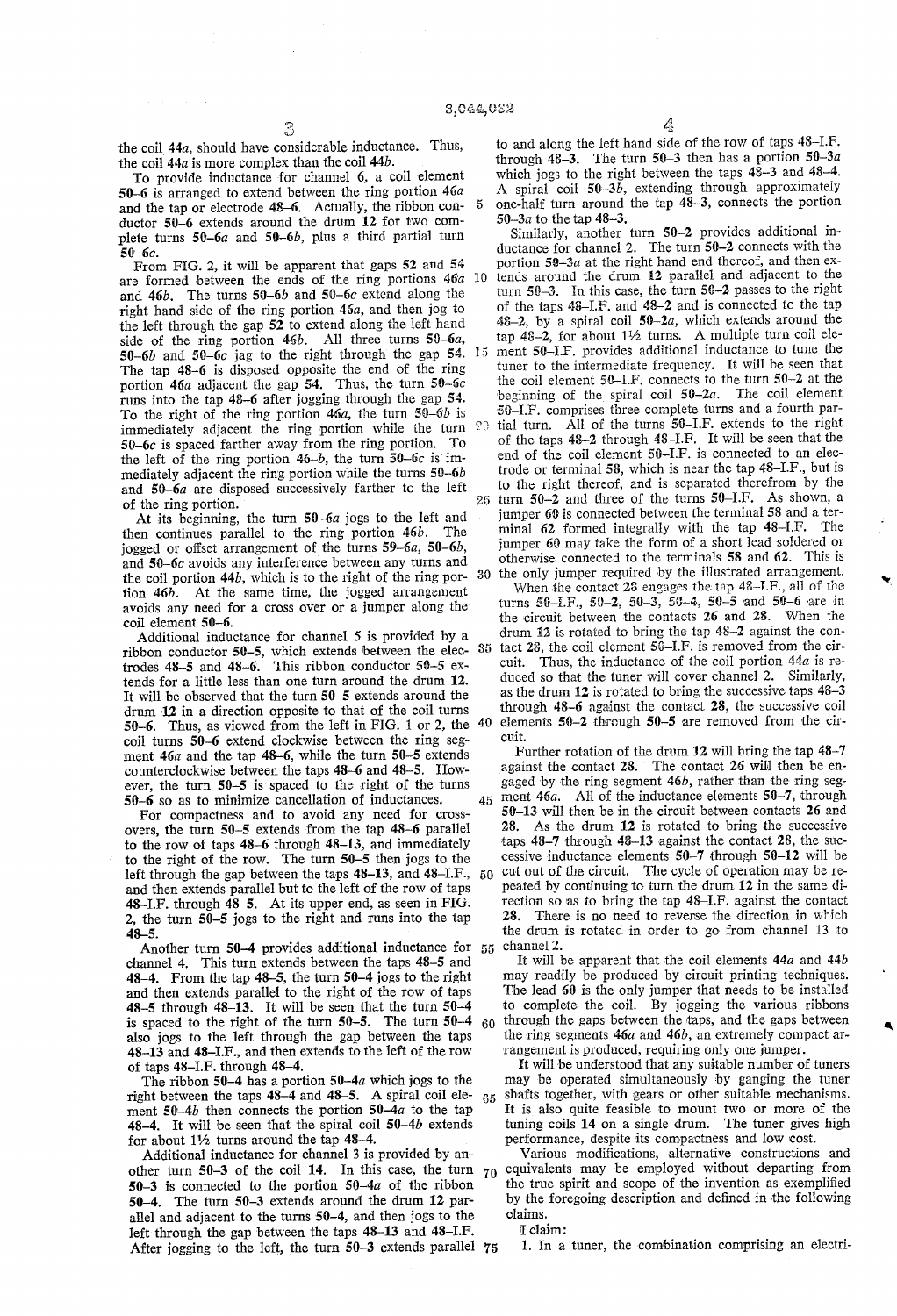3,044,032

5 cally insulating cylinder, means rotatably suporting said cylinder, a coil mounted on and extending around said cylinder, a plurality of taps connected to said coil and spaced in a peripheral row around said cylinder, a ring electrode extending around said cylinder parallel to the row of taps, a first contact engageable with said ring electrode, said ring electrode being connected to one end of said coil, and a second contact engageable with said taps in succession, said coil having turn elements extending be tween the successive taps, some of said turn elements be 10 ing disposed on said cylinder in the space between said ring electrode and said taps, other of said turn elements extending around said cylinder on the side of said row re mote from said ring electrode, certain of said turn ele ments including spiral coil portions extending around said  $15$ taps, certain of said turn elements extending in one direc tion around said cylinder while other of said turn ele

ments extend in the opposite direction therearound. 2. In a tuner, the combination comprising an insulating means mounted on and extending around said cylinder, a plurality of taps connected to said coil means and spaced means extending around said cylinder parallel to but spaced from said row, said ring electrode means compris ing first and second ring segments with gaps therebetween, first and second contacts engageable with said ring segments and the successive taps, respectively, said taps comprising a first group opposite said first ring segment and a second group opposite said second ring seg ment, said coil comprising a first coil element interconnecting the taps of said first group and having one end connected to first ring segment, said first coil element being disposed on said cylinder in the space between said first ring segment and said first group of taps, a second coil element interconnecting said taps of said second group and connected at one end to said second ring seg ment, said second coil element having one portion ex tending around said cylinder between said second ring segment and said second group of taps and then jogging through one of said gaps to extend along said first ring segment on the side thereof remote from said first group , of taps, said second coil element having another portion extending between said second ring segment and said sec ond group of taps and then jogging between said first and second groups of taps to extend along said first group of taps on the side thereof opposite from said first ring segment, said second coil element having another portion extending around said cylinder along said first and second groups of taps on the side thereof remote from said first and second ring segments, one portion of said second coil element comprising a spiral coil extending around one of said taps. 30

3. In a tuner, the combination comprising an electri cally insulating cylinder, means rotatably supporting said cylinder, a coil mounted on and extending around said cylinder, a plurality of taps connected to said coil and spaced in a peripheral row around said cylinder, a ring electrode extending around said cylinder parallel to the row of taps, a first contact engageable with said ring electrode, said ring electrode being connected to one end of said coil, and a second contact engageable with said taps in succession, said coil having turn elements extending be' tween the successive taps, certain of said turn elements extending in one direction around said cylinder while other of said turn elements extend in the opposite direc tion therearound.

Ď

4. In a tuner, the combination comprising an insulat ing cylinder, means rotatably supporting said cylinder, coil means mounted on and extending .around said cylin' der, a plurality of taps connected to said coil means and spaced at intervals in a row around such cylinder, ring electrode means extending around said cylinder par allel to but spaced from said row, said ring electrode means comprising first and second ring segments with 75 of taps, said second coil element having another por-

20 between said first and second groups of taps to extend 35 ring segments and the successive taps, respectively, said gaps therebetween, first and second contacts engageable with said ring segments and the successive taps, respec tively, said taps comprising a first group opposite said<br>first ring segment and a second group opposite said second ring segment, said coil comprising a first coil element interconnecting the taps of said first group and having one end connected to first ring segment, said first coil element being disposed on said cylinder in the space between said first ring segment and said first group of taps, a second coil element interconnecting said taps of said second group and connected at one end to said second ring segment, said second coil element having one portion extending around said cylinder between said second ring segment and said second group of taps and then jogging through one of said gaps to extend along said first ring segment on the side thereof remote from said first group of taps, said second coil element having another portion extending between said second ring segment and said second group of taps and then jogging along said first group of taps on the side thereof opposite from said first ring segment, said second coil element having another portion extending around said cylinder along said first and second groups of taps on the side 25 thereof remote from said first and second ring segments. 5. In a tuner, the combination comprising an insulat ing cylinder, means rotatably supporting said cylinder, coil means mounted on and extending around said cylin der, a plurality of taps connected to said coil means and spaced at intervals in a row around such cylinder, ring electrode means extending around said cylinder parallel<br>to but spaced from said row, said ring electrode means comprising first and second ring segments with gaps therebetween, first and second contacts engageable with said taps comprising a first group opposite said first ring seg-

40 connected to first ring segment, said first coil element ment and a second group opposite said second ring segment, said coil comprising a first coil element interconnecting the taps of said first group and having one end being disposed on said cylinder in the space between said first ring segment and said first group of taps, a second coil element interconnecting said taps of said second group and connected at one end to said second ring seg 45 ment, said second coil element having one portion extending around said cylinder between said second ring seg ment and said second group of 'taps and then jogging through one of said gaps to extend along said first ring segment on the side thereof remote from said first group 50 of taps.

55 60 ring segments and the successive taps, respectively, said 70 ment, said second coil element having one portion ex-6. In a tuner, the combination comprising an insulat ing cylinder, means rotatably supporting said cylinder, coil means mounted on and extending around said cylinder, a plurality of taps connected to said coil means and spaced at intervals in a row around such cylinder, ring electrode means extending around said cylinder parallel to but spaced from said row, said ring electrode means comprising first and second ring segments with gaps therebetween, first and second contacts engageable with said taps comprising a first group opposite said first ring segment and a second group opposite said second ring seg ment, said coil comprising a first coil element interconnecting the taps of said first group and having one end 65 connected to first ring segment, said first coil element being disposed on said cylinder in the space between said first ring segment and said first group of taps, a second coil element interconnecting said taps of said second group and connected at one end to said second ring seg tending around said cylinder between said second ring segment and said second group of taps and then jogging through one of said gaps to extend along said first ring segment on the side thereof remote from said first group

6